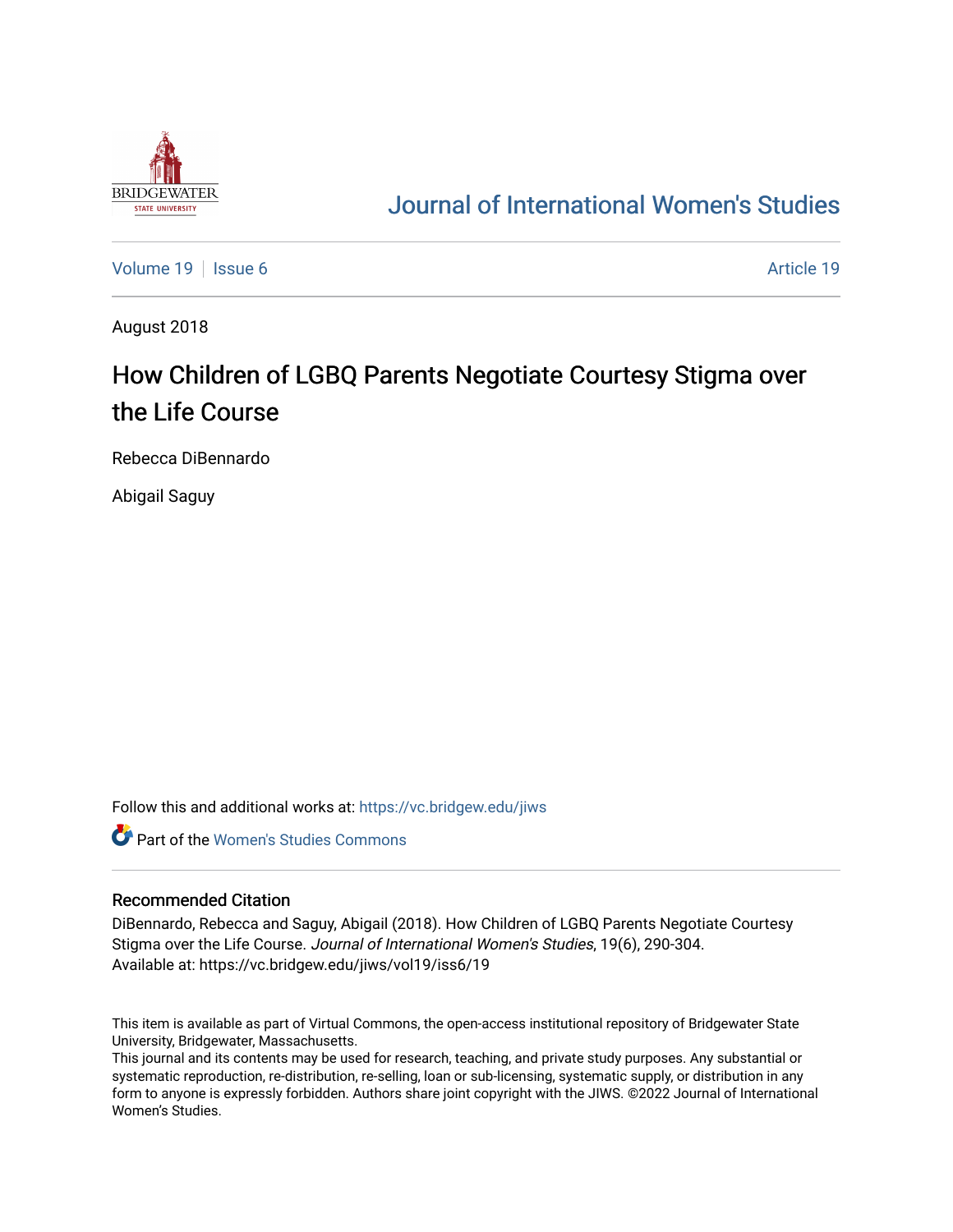#### DiBennardo and Saguy: How Children of LGBQ Parents Negotiate Courtesy Stigma

This journal and its contents may be used for research, teaching and private study purposes. Any substantial or systematic reproduction, re-distribution, re-selling, loan or sub-licensing, systematic supply or distribution in any form to anyone is expressly forbidden. ©2018 Journal of International Women's Studies.

#### **How Children of LGBQ Parents Negotiate Courtesy Stigma over the Life Course**

By Rebecca DiBennardo<sup>[1](#page-1-0)</sup> and Abigail Saguy<sup>[2](#page-1-1)</sup>

#### **Abstract**

Drawing on in-depth interviews with 28 U.S. adults who have at least one lesbian, gay, bisexual, or queer (LGBQ) parent, we examine how this group negotiates the courtesy stigma of a parent's sexual identity over the life course. Respondents reported less control over revealing courtesy stigma during childhood, when they were closely linked to their parents, but increased ability to conceal parents' sexual orientation as they aged. During childhood and adolescence, parents' gender presentation and choice of partner(s) impacted the visibility and degree of courtesy stigma, as did their peer networks and social environments. As adults, respondents continued to face issues of visibility; those who identified as heterosexual struggled to gain acceptance within LGBQ communities, while those who identified as LGBQ negotiated fears about how their own sexual orientation reflected upon their families of origin. Recognizing that people with one or more LGBQ parents face courtesy—rather than direct—stigma sheds light on past research, while providing a sociological framework with which to analyze future work on this population.

*Keywords:* Family, sexualities, children and youth, LGBTQ parents

#### **Introduction**

 $\overline{a}$ 

Currently, six million people in the United States have at least one lesbian, gay, bisexual or transgender (LGBT) parent [\(Gates 2013\)](#page-13-0). Non-heterosexual people become parents in a variety of ways—through routine different-sex sexual interaction [\(Gates 2015\)](#page-14-0) or by using assisted technologies, adoption, or other methods [\(Gates 2015,](#page-13-1) [Goldberg and Allen 2013\)](#page-14-1). They raise children as couples, as single parents, and in less conventional configurations, such as communal living or co-parenting by gay and lesbian couples [\(Moore and Stambolis-Ruhstorfer 2013,](#page-15-0) [Weston](#page-15-1)  [1991\)](#page-15-1). Yet, despite increased frequency and acceptance of such families and the recent legalization of same-sex marriage, children raised outside of heterosexual nuclear family frameworks still face challenges due to lack of institutionalization and conservative ideologies regarding what constitutes "legitimate" family structures [\(Edin and Kefalas 2005,](#page-13-2) [Wegar 2000\)](#page-15-2).

Past research uses the concept of stigma [\(Edin and Kefalas 2005,](#page-13-2) [Wegar 2000\)](#page-15-2)—to examine these challenges [\(Edin and Kefalas 2005,](#page-13-2) [Gash and Raiskin 2016,](#page-13-3) [Haider 2016,](#page-14-2) [Wegar](#page-15-2) 

<span id="page-1-0"></span><sup>1</sup> Rebecca DiBennardo is a doctoral candidate in the sociology department at the University of California, Los Angeles. Her research interests include gender and sexuality, reproduction and politics, and family and demography. Her dissertation examines the emergence of the Sexual Violent Predator (SVP) category and the implementation of contemporary SVP laws.<br><sup>2</sup> Abigail Saguy is UCLA Professor of Sociology with a courtesy appointment in Gender Studies. She holds a PhD

<span id="page-1-1"></span>from the EHESS (Paris, France-1999) and from Princeton University (2000). Her research interests include sociology of gender, cultural sociology, political sociology, and sociology of law. She is the author of *What is Sexual Harassment? From Capitol Hill to the Sorbonne* (California, 2003), *What's Wrong with Fat* (Oxford, 2013); *Come Out, Come Out, Whoever You Are* (Oxford, Forthcoming), as well as multiple scientific journal articles and op-eds*.*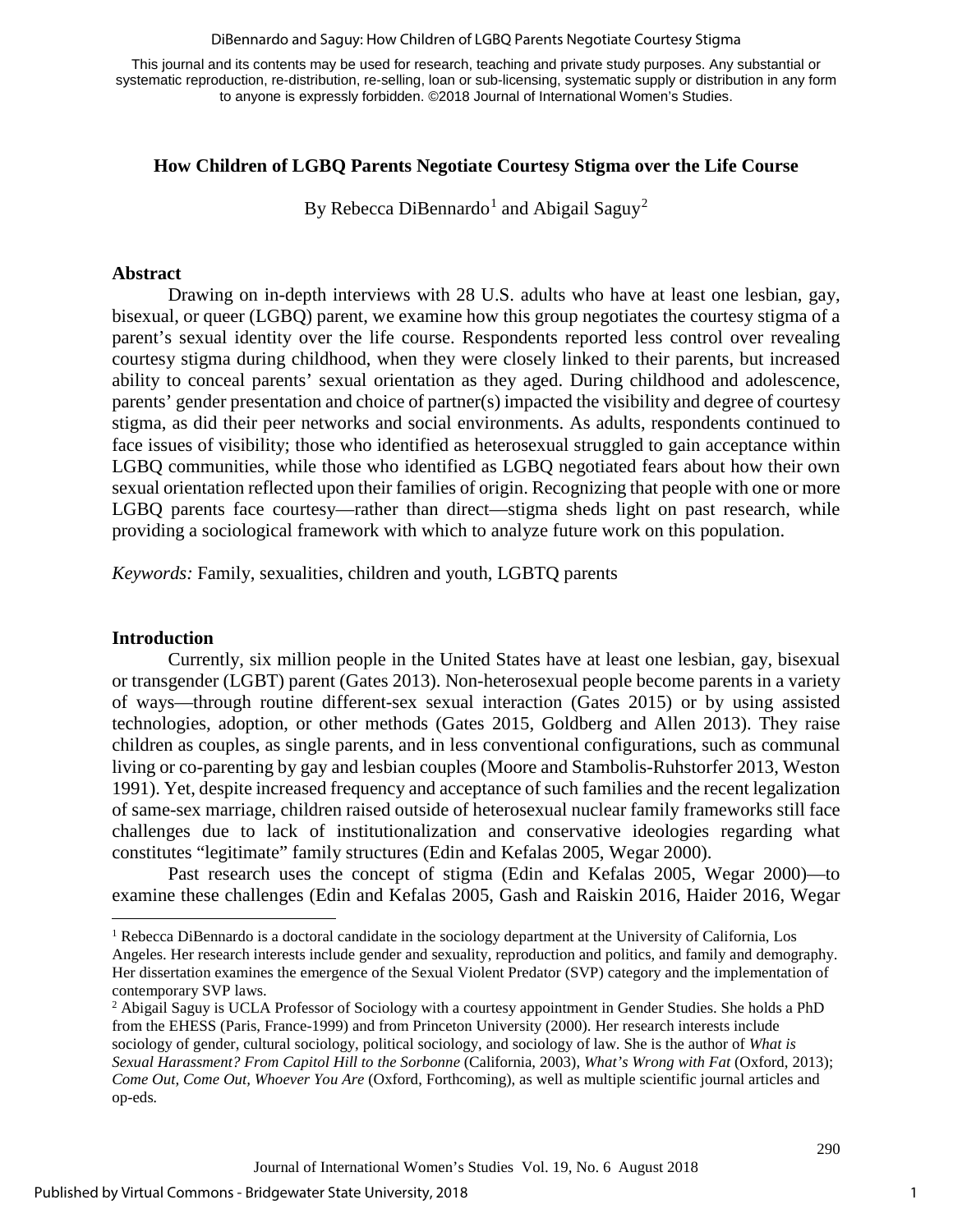[2000\)](#page-15-2). The stigma that arises from having an LGBQ parent, however, is what Goffman calls "courtesy stigma," in that it comes from social ties with a stigmatized person, i.e., the LGBQ parent or "courtesy group" [\(Goffman 1963:3\)](#page-13-4). For instance, in that it is stigmatized to have a criminal record, an ex-convict is directly stigmatized, whereas the spouse or child of an ex-convict may experience courtesy stigma. As such, courtesy stigma tends to be a "situationally induced social construct, rather than a constant attribute" [\(Hequembourg 2004,](#page-14-3) [Kuvalanka, Leslie and Radina](#page-14-4)  [2014,](#page-14-4) [Tasker and Golombok 1995\)](#page-15-3). While those with courtesy stigma share experiences with their courtesy group, they usually do so without the protection and acceptance that those within courtesy groups enjoy. And, while they may choose to "live within the world of one's stigmatized connection," they also frequently struggle for full acceptance within their courtesy group, feeling like outsiders there [\(Goffman 1963:30\)](#page-13-4). Courtesy stigma via one's parents presents additional obstacles, because it compromises the "protective capsule" that family of origin often provides to buffer children from the stigma of the outside world [\(Birenbaum 1970:197\)](#page-13-5). Adults facing courtesy stigma may choose to manage social interactions in ways that minimize its visibility, but children may find that they cannot control the visibility of their courtesy stigma.

With this in mind, we conducted in-depth interviews with 28 adults in the United States with at least one parent identifying as lesbian, gay, bisexual or queer  $(LGBQ)$ ,  $3$  exploring how their parent's sexual orientation impacts them as they age. We ask: how do individuals with one or more LGBQ parent negotiate the courtesy stigma of a parent's sexual identity over the life course? How do those negotiations vary at different life stages and in different social situations? Do people articulate a need for a community of their own, focused on the experience of having an LGBQ parent? If so, what might that say about their relationship to the courtesy group and desire for visibility? Using courtesy stigma as a conceptual tool, we examine how our respondents negotiate disclosure, agency, and collective belonging as they age, speaking to questions of stigma resistance and self-identification in the process.

## **Stigma: Visibility, Resistance, and Belonging**

Goffman [\(Goffman 1963:30\)](#page-13-4) identified two major types of stigma: visible (or "discredited identity") and easy-to-hide (or "discreditable identity"). Those with a discreditable identity may choose to *pass*—or hide the stigmatized trait. For instance, a light-skinned black man might pass as white or a gender-conforming lesbian may pass as straight. In contrast, those with a discredited identity cannot pass but may attempt to minimize those identities by *covering* (for example, paralyzed U.S. President Franklin Delano Roosevelt often sat behind a desk, so as to make his wheelchair less apparent). People may also refuse to pass by "coming out" or refuse to cover by "flaunting," emphasizing their difference [\(Goffman 1963\)](#page-13-4).

 $\overline{a}$ 

<span id="page-2-0"></span><sup>3</sup> People use a wide range of terminologies to refer to sexual and gender orientation—including, but not limited to, lesbian, gay, bisexual, transgender, and queer (LGBTQ). Use of these terms varies extensively, and research in the area of sexuality often examines sub-sets of sexual or gender identity, such as same-sex couples, lesbians, or transgender people. When discussing prior research, we employ the terminology used by the authors of those studies, in order to accurately reflect their studies' populations. Our study specifically recruited people who had one or more "lesbian, gay, bisexual, or queer" parents as defined by that parent's current sexual preferences, but we did not ask respondents to elaborate about the specific ways in which their parents labeled or defined their sexual identity. We therefore refer to our respondents as having one or more "LGBQ" parents throughout this analysis but note that there are substantive and important differences between identifying as lesbian, gay, bisexual, or queer (Gates, 2015) that this paper does not explore.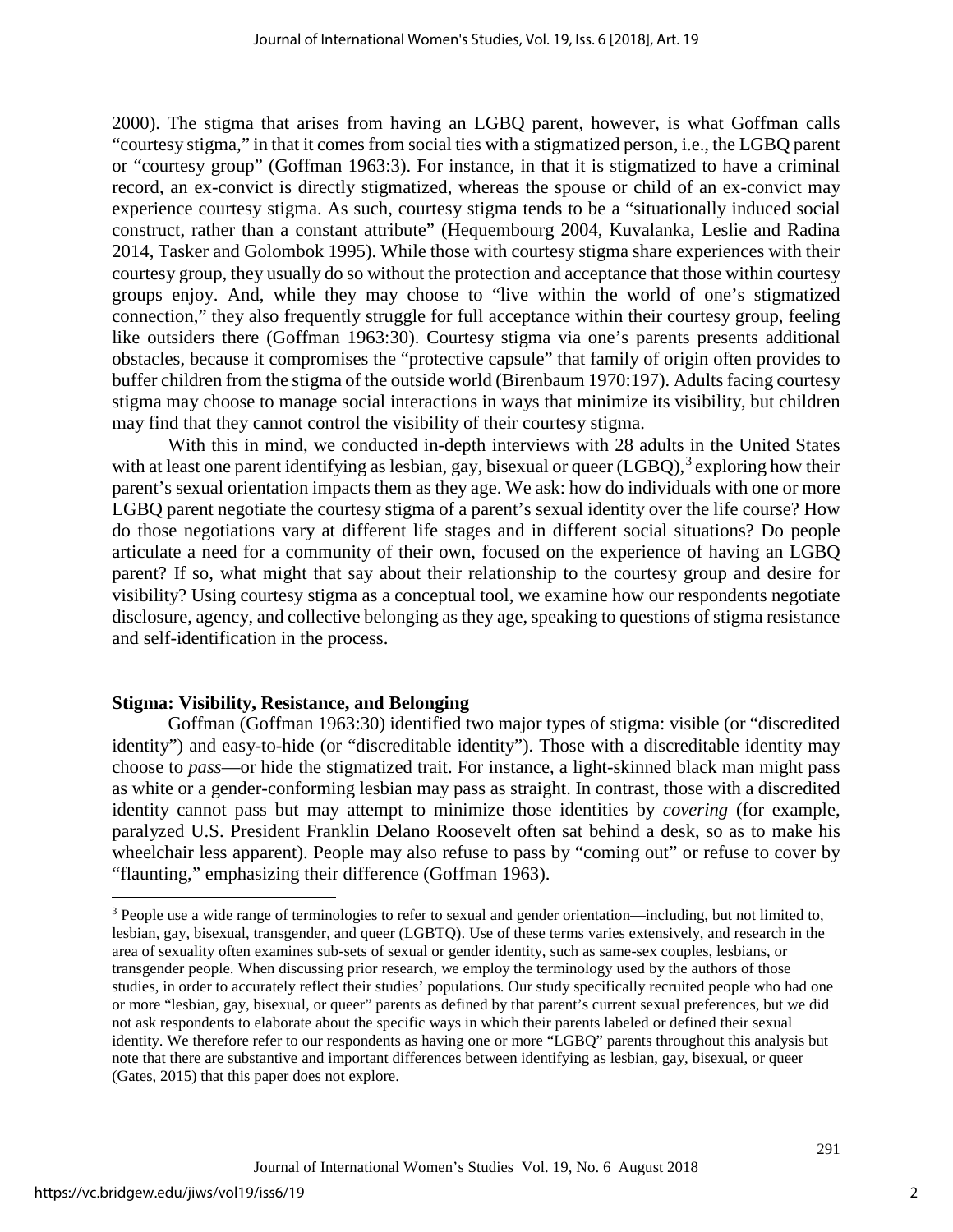Sexual orientation is usually thought of as a discreditable stigma, because it can be hidden, although this depends on gender presentation, among other factors. Similarly, the courtesy stigma that arises from having an LGBQ parent initially appears to be discreditable, and much of the existing literature from the U.S. on children with LGBQ parents shows that they use passing as a stigma-minimizing strategy [\(1963\)](#page-13-4). A study of 78 teenagers raised in planned lesbian families found that most respondents reacted to peer teasing by keeping family arrangements secret [\(Yoshino 2006\)](#page-15-4). Passing is an understandable strategy in a context where peers and their parents can reject children with lesbian parents (e.g., [Kuvalanka, Leslie and Radina 2014,](#page-14-4) [Welsh 2011\)](#page-15-5) and where negative reactions can cause LGB parents and their children to question the "legitimacy" of their families [\(Gelderen et al. 2012\)](#page-13-6). Still, some research shows that children with one or more LGBTQ parent often directly confront teasing and surround themselves with supportive peers to mitigate it [\(Tasker and Golombok 1995,](#page-15-3) [Tasker and Golombok 1998,](#page-15-6) [Witte Jr](#page-15-7)  [2003\)](#page-15-7).

Moreover, research suggests that the dependent relationship between children and their parents may impact the degree to which having an LGBQ parent is in fact a discreditable identity. For children living at home, it may be difficult, if not impossible, to hide the fact that they have an LGBQ parent. The presence of a "second" mother, father, or other-gendered same-sex partner often requires explanation that a different-sex partner does not [\(Goldberg and Kuvalanka 2012,](#page-14-5) [Hequembourg 2004,](#page-14-3) [Seltzer 2000,](#page-15-8) [Slater and Mencher 1991\)](#page-15-9). Other factors that might "out" a child as having a gay parent include parental appearance (e.g., a lesbian with "butch" style) or a parent's own openness about their sexuality. In these instances, children cannot choose whether to conceal or reveal their courtesy stigma—a characteristic of discredited identity.

There are also gray areas between passing and coming out, as when one "deflects" by claiming a stigmatized identity that is not their own [\(Epstein, Idems and Schwartz 2013,](#page-13-7) [Leddy,](#page-14-6)  [Gartrell and Bos 2012\)](#page-14-6), such as by mentioning that a parent is divorced but not gay. Rather than being either "out" or "closeted" all of the time, people may engage in "strategic outness" based on context, including how close they are with the person with whom they are interacting [\(Patterson](#page-15-10)  [1995,](#page-15-10) [Sullivan 2004,](#page-15-11) [Wright 1998\)](#page-15-12). Specifically, children of LGBQ parents selectively disclose family information, not revealing information to those considered less significant in their lives [\(Orne 2013\)](#page-15-13). In contrast, people may choose to "take a bullet," or absorb the hostility directed toward them if they think, by educating the hostile other, they can improve future conditions for others who are similarly stigmatized, or if the relationship warrants the effort and discomfort [\(Orne](#page-15-14)  [2011\)](#page-15-14).

Stigma management strategies differ by life stage, as distance from parents that occurs with aging creates more control with regard to concealing or revealing parental sexual orientation. A study of 30 adults with at least one LGB parent found that older teenagers and young adults are more likely than younger children to strategically disclose their parent's sexual orientation to educate others about family diversity and LGB families in general [\(Bozett 1987\)](#page-13-8). As children age, having LGBTQ parents is also more likely to become a positive part of their identity; as they gradually receive more acceptance, they move from fear and secrecy to openness, and often "reclaim" their status as children of LBGTQ parents [\(Orne 2013:242\)](#page-15-13). Following this work, we consider disclosure as a "career" that evolves based on age, family formation, and connection with one's parents [\(Goldberg 2007\)](#page-13-9).

As adult children of LGBQ parents solidify their own sexual identity and orientation and move further away from their parents, they appear to shift most firmly into a discreditable identity. Those who come to identify as LGBQ themselves ("second generation" [\(Joos and Broad 2007,](#page-14-7)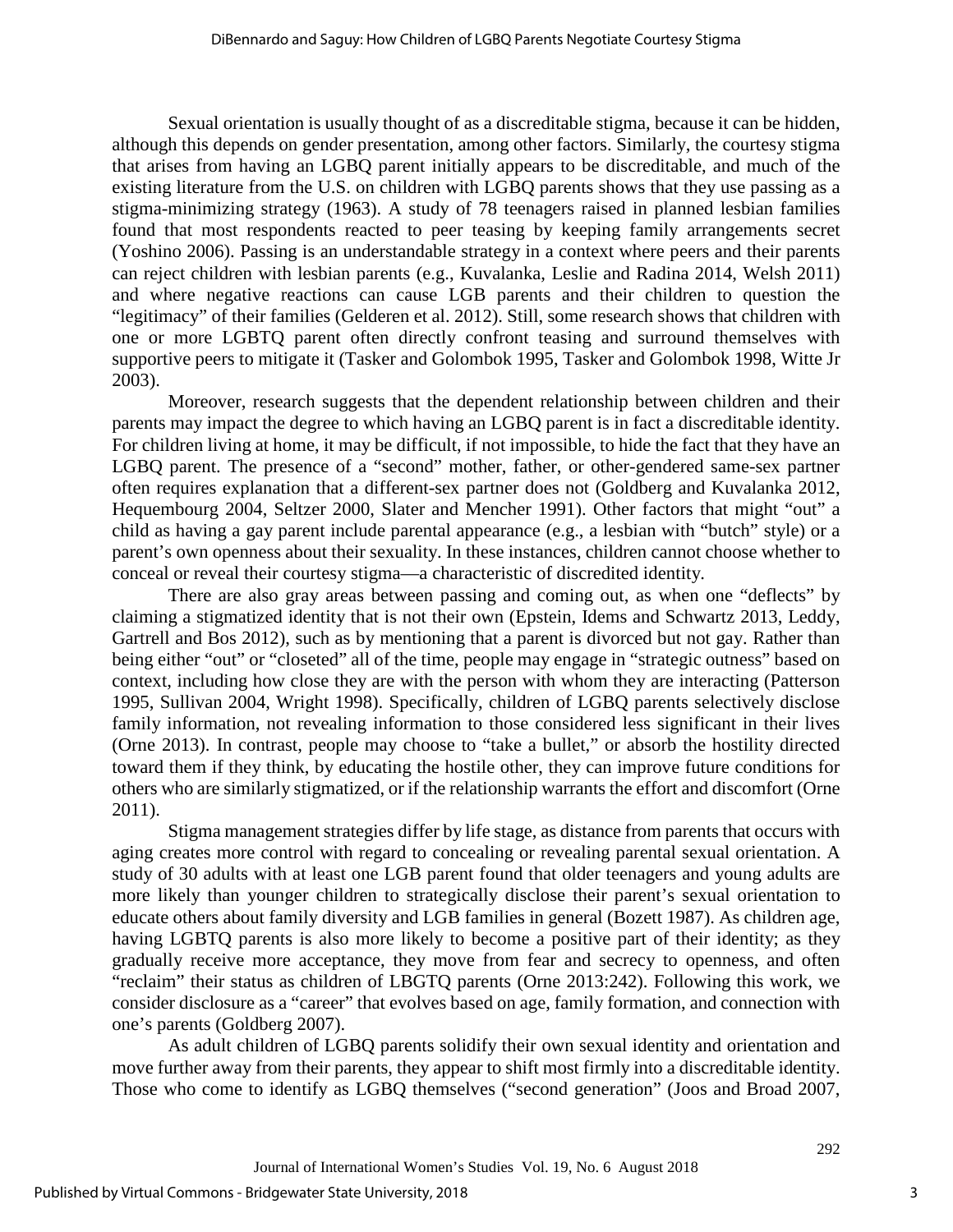[Lick, Patterson and Schmidt 2013\)](#page-14-8)) may experience stigma related to their own sexual orientation, in addition to the stigma of having one or more LGBQ parents. By moving into the courtesy group, they may solidify their social identity and connection to LGBQ community, worrying less about rejection of their identities by their parents and possessing broader notions of acceptable sexual orientation and gender identity [\(Guittar and Rayburn 2016\)](#page-14-9). Yet, they may also feel pressure to hide their sexual orientation from people outside of the LGBQ community, or to gender conform, so as not to feed fears that gay parents produce gay children [\(Garner 2005\)](#page-13-10). The discrimination they witnessed toward their parents may fuel concerns about coming out as LGBQ themselves [\(Garner 2005\)](#page-13-10).

In contrast, heterosexual adult children of LGBQ parents possess an almost fully discreditable identity, because they can control the degree of association they maintain with their parents. Despite this control, however, heterosexually-identified adult children of LGBQ parents often choose to identify with LGBQ communities [\(Kuvalanka and Goldberg 2009\)](#page-14-10), maintaining a connection with their courtesy group. Consistent with Goffman's (1963) theory of courtesy stigma, however, they often express feeling out of place in the gay community [\(Goldberg 2016\)](#page-14-11). Because our sample is diverse in terms of sexual orientation, we are able to examine how this factor intersects with experiences of having gay parents, stigma management, and LGBQ community belonging.

Whereas the majority of sociological literature on child wellbeing compares children of lesbian and gay parents to children of heterosexual couples, we examine how experiences vary by life stage, kinship structures, and one's own sexual orientation as an adult. In so doing, we respond to calls from family scholars to produce research that examines intrafamilial LGBQ-headed family differences, expanding beyond cross-family comparisons [\(Goldberg 2010:166\)](#page-13-11). We build on two previous life-course studies of adolescents and emerging adults with LGBQ parents [\(Goldberg et](#page-14-0)  [al. 2012\)](#page-14-0), providing an independent replication essential for establishing empirical validity [\(Demo](#page-13-12)  [and Allen 1996\)](#page-13-12). Our interviews, conducted in 2011 at the height of the movement for marriage equality, but before the 2015 U.S. Supreme Court decision that would make same-sex marriage a constitutional right in the country, capture experiences of adult children of LGBQ parents at this critical turning point in U.S. history.

## **Method**

In order to better understand experiences of courtesy-stigma management and collective identification, we conducted, from June-September 2011, 28 in-depth semi-structured interviews with U.S. adults who had at least one parent who identified as LGBQ. After obtaining Internal Review Board (IRB) approval of interview questions and recruiting materials, we located study subjects via list server postings at a large public university in the Western U.S., and a large private university in the Eastern U.S., word of mouth referrals, and snowball sampling. We searched for respondents using broad requirements: that they had at least one parent who identified as LGBQ, and that they be between ages 18 and 32 years. We did not restrict the gender or sexual orientation of respondents.

We conducted six interviews in-person in New York City and the rest via Skype or phone. The interviews averaged 50 minutes long and ranged from 28 to 66 minutes. Respondent ages ranged from 21-32 years, with two respondents between the ages of 21-22 years, 15 between 23- 27 years, and 11 aged 28-32 years. Primary regions of birth included the San Francisco Bay area; New York City; and Boston or Northampton, Massachusetts; all considered very "gay-friendly"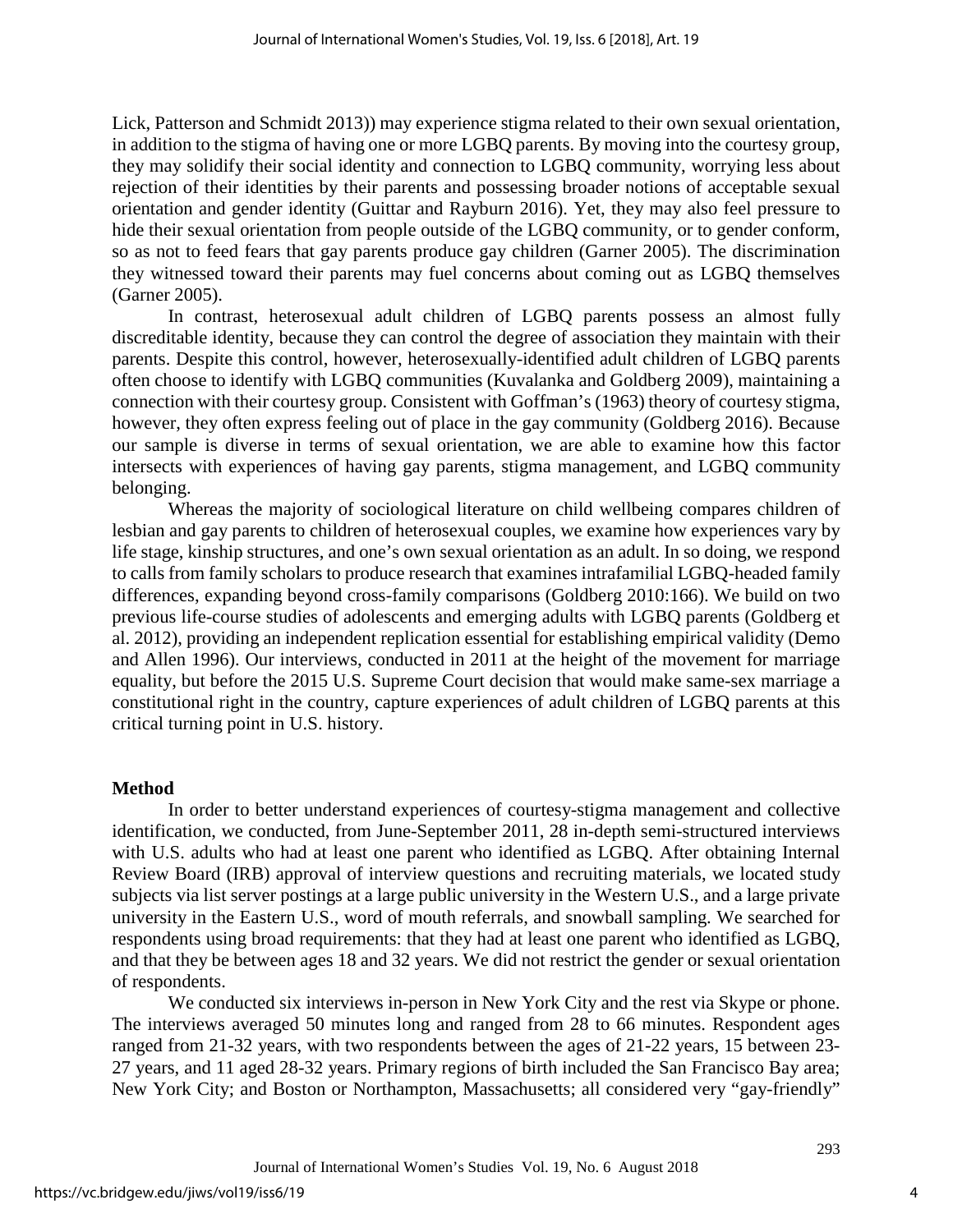areas in the U.S.—in that they have large LGBQ populations, as well as policies and institutions supportive of LBGQ individuals and families [\(Goldberg 2007,](#page-13-9) [Goldberg et al. 2012\)](#page-14-0). The sample included 15 women, 12 men, and one gender-queer or non-binary person, who did not identify with either end of the gender binary. Of our sample, 17 identified as straight and 11 identified as lesbian, gay, bisexual, or queer, the latter of which generally signals resistance to heterosexual and gender normativity [\(Warner 1999\)](#page-15-15). All of our respondents had at least some college education. When asked to self-identify without providing a list of racial categories, half of our respondents identified as white; four as mixed raced, ambiguous, or other; and eight responded that they racially identified as Jewish. We use pseudonyms for all respondents.

We designed a semi-structured interview guide in the context of a larger project examining how different groups resist stigma and mobilize for social change (identifying citations). We asked respondents open-ended interview questions about the experience of finding out that a parent (or more than one parent) was gay, how they negotiated revealing a parent's sexual orientation to peers and others at different points in their lives, and whether and how they felt they were treated differently throughout the life course because of a parent's sexual orientation. We asked respondents about their relationship to the LGBQ community as children, teens, and adults, and how their own sexual orientation affected (or not) that relationship. Finally, we asked respondents if they currently or ever felt as if they needed a community or support network "of their own," separate from the LGBQ community.

Some psychological studies underscore the potential limitations of retrospective data such as these, pointing out that people reinterpret their past in light of their present, and that childhood recollections are subsequently unreliable sources of information [\(Lucas, Morrell and Posard 2013\)](#page-14-12). These critiques apply most, however, to episodic and severe cases of trauma, such as sexual or physical abuse. Adults accurately recall other childhood experiences—even those considered potentially traumatic, such as divorce or death of parents, and that narratives are a critical site for evaluating and analyzing identity-formation [\(seeWarner 1999\)](#page-15-15).

The first author has two LGBQ parents, which gave us entrée into the group of study respondents and a comfortable rapport with those interviewed [\(see Gates and Ost 2004\)](#page-13-13). The first author's personal background also informed our interview guide and alleviated some concerns about representation and "the problem of speaking for others" with which qualitative researchers often struggle [\(Hardt and Rutter 2004,](#page-14-13) [Maughan and Rutter 1997\)](#page-14-14). The second author's feedback throughout the interview process helped mitigate against the risk that overfamiliarity with the topic would lead to embedded assumptions or assumed understandings.

Immediately following each interview, we reviewed the full recording and typed up field notes with emerging themes and statements of note. A professional transcriber fully transcribed all interviews. We used the qualitative coding software *HyperRESEARCH* to inductively code interviews for key themes. Then, cross-referencing relevant themes, we generated interview data reports for analysis.

The present sample comprises people raised in a variety of households, including those headed by two mothers or two fathers; informal queer communes; a lesbian and gay man sharing procreation and parenting; single queer parents, and one transgender parent. Although one of our respondents had a mother who transitioned to male during the respondent's childhood, we did not specifically recruit people with transgender parents. This participant was included in our sample because she also had a lesbian parent throughout her entire life. Because we did not sample for people with trans parents and because we only have one participant with a trans parent, we refer to our respondents as having at least one "LGBQ" (without the T) parent.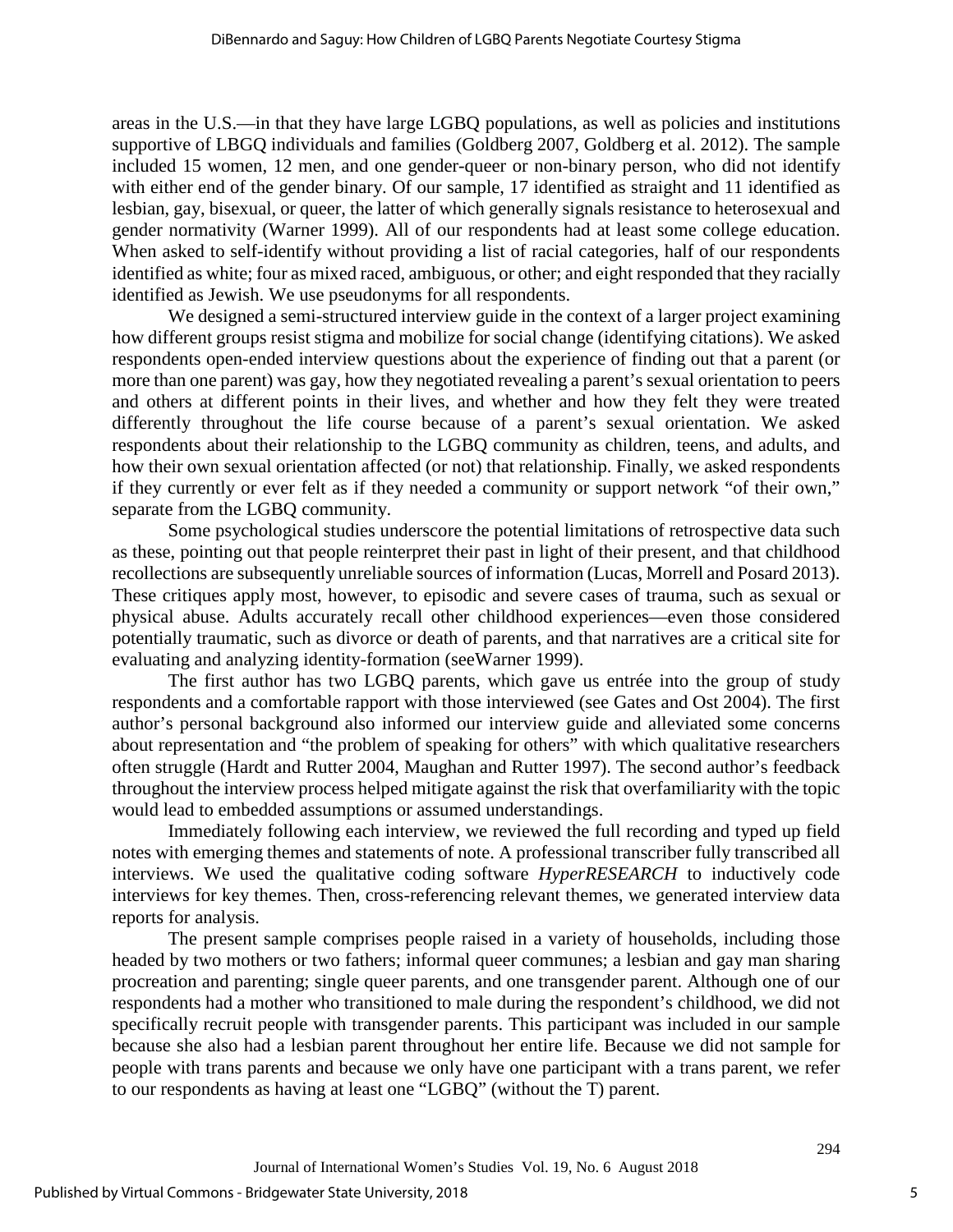In an effort to capture different kinds of experiences, our sample includes adults raised from early childhood by LGBQ parents  $(N=11)$  as well as those conceived in heterosexual relationships who had parents "come out" during childhood or adolescence, and thus experienced divorce and often re-partnership or remarriage  $(N=17)$ . With the exception of one respondent whose mother came out when she was 19 years old, all of the other respondents had a parent who came out when they were 15 years or younger or were raised from birth by one or more LGBQ parents. Initially, we systematically compared these two groups, but did not find significant differences with regards to how they experience or manage courtesy stigma.

#### **Findings**

As we discuss below, we find that respondents move between discredited and discreditable identities throughout various life stages, depending on variety in family formation/structure, parents' gender presentation, changes in social environment, connections to gay rights organizations and queer community, and their own sexual orientation.

## *Discredited and Discreditable Identity during Childhood*

Of the 27 respondents whose parents came out when the respondent was 15 or younger or were raised from birth by one or more LGBQ parent, 21 mentioned the difficulty of escaping courtesy stigma during childhood. This makes sense—children are more closely connected to their parents than are older teenagers or adults, and have less control over their environment. Still, as we will see, the extent to which they experienced discredited identity (as well as the intensity of courtesy stigma) varied according to several other factors.

In some cases, the mere presence of two mothers, two fathers, or a parent's same-sex romantic partner revealed their parents' sexual orientation to others. Several respondents spoke about how having two same-sex parents or a parent and a same-sex partner drop them off or attend meetings at school effectively "outed" them. A parent's changing romantic status often changed the visibility of a child's courtesy stigma. Lily, whose mother came out as a lesbian and divorced her father, said: "There was a small period in between [my mother's] first partner and her second partner that she wasn't [dating], and it was easier because I didn't have to tell my friends anything. It was just that my parents got divorced." Lily could hide her mothers' sexual orientation when her mother was single, but not when she was partnered with another women.

Gender presentation also contributes to visibility of courtesy stigma. Respondents said that having a parent whose gender presentation was outside of (stereo)"typical" norms of masculinity and femininity made it harder to conceal that parent's sexual orientation. For instance, Michele said that the "butch" appearance of her mother's first live-in partner solicited more questions from her peers than did her mother's subsequent "femme" partners. In contrast, when one of Lauren's mothers transitioned to male so that her parents appeared as a heterosexual couple, there "was no real act of hiding that I had to do."

## *Concealing and Revealing in Adolescence*

Several respondents said that, as adolescents, they gained control over decisions about concealing or revealing a parent's sexual identity. Yet adolescence is also the time—in one respondent's words—when "gayness becomes a part of the dialogue." Sarah, whose mother came out when Sarah was 14 years old, said about this time: "when I saw my mom and her partner kissing for that first time…my heart kind of [sank], because I realized I didn't want to be the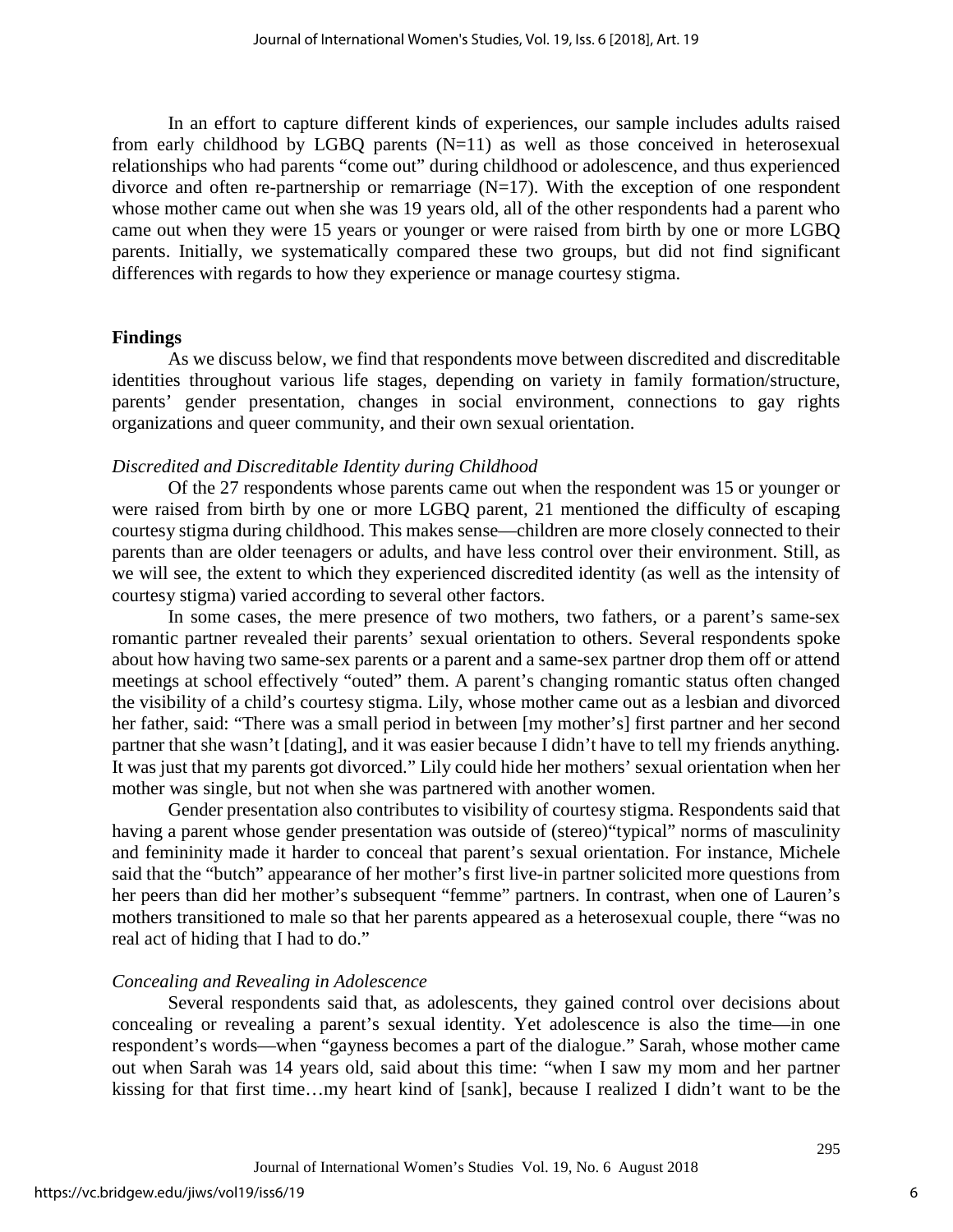different kid at school…I went to the biggest high school in the state, but I didn't know a single kid that had a gay parent." Others with mothers who came out during their adolescence also described their parents' sexuality was just "one more thing" about which they could potentially be teased. As Molly put it, "it's hard as a teenager, because you just want to be the same as everyone else, and [having an LGBQ parent] makes you different."

Fear of being different led many respondents chose to either pass or cover. For instance, Kevin described peeling off the triangle bumper sticker on his mother's car so that peers could not identify his mother as lesbian—literally making that particular signifier of her identity invisible. Lauren explained her choice to conceal her mother's sexual orientation: "At first I think it was…protecting our family, and then it kind of turned into…protecting my mom. I didn't want any of my friends or other students…to say anything negative about her." Lauren was trying to protect her mother, but also to shield herself from the courtesy stigma that extended to her via her mother.

During adolescence, some respondents chose to pass by "deflecting" [\(Fivush and Nelson](#page-13-14)  [2006,](#page-13-14) [Fivush and Zaman 2015\)](#page-13-15), or by creating "illusions of heterosexuality" [\(Lofland and Lofland](#page-14-15)  [1995,](#page-14-15) [Matthews 2005\)](#page-14-16) about their parents. For instance, Nick—conceived by a lesbian and a gay man and co-raised by his mother, father and their respective partners—often referred to his mother and his father, without mentioning that both were gay. Others discussed family structures in less "embarrassing" terms, such as divorce or single parenthood or by combining parents into one person.

Respondents also spoke of avoiding the topic of their parents when they did not want to get into detailed conversations about how they were raised, which echoes Orne's concept of "strategic outness" (Orne 2011, see also Goldberg 2007). "Strategic outness" indicates control over stigmatizing information, suggesting a transition to a classically discreditable identity. Like others, Dan said it was often not worth the effort and potential discomfort, particularly with acquaintances and strangers, to discuss his family background: "I don't want to start that topic of conversation because I'm not necessarily prepared or interested in defending it. I'm not going to change what they think…so why [bother]?" Yet by their senior year of high school, 23 out of 27 respondents whose parents came out when they were 15 years or younger said that they revealed their parents' sexual orientation to trusted friends at the very least (Sarah referred to this as trying this aspect of self-identification "on for size").

At the same time, several respondents spoke of how, in college, they felt greater distance from their parents' sexual orientation, reflecting the changing structural connections between themselves and their parents. As they aged, they became less dependent and socially identified with them. Clara articulated it as follows: "In middle school, it felt like the rejection of my family was a rejection of me…having queer parents was a huge part of my identity. [But now, in college]…I have other things that are more prominent to me."

This greater distance may partly explain why so many respondents said they chose to reveal their parents' sexual orientation in college, just when it became easier to conceal. All but two respondents said they began college with the intention of being completely open, seeing it as an opportunity for a clean slate. For instance, Lily stated, "…When I went to college…I didn't have to lie about [my mother's sexuality] or cover it up anymore, and I just kind of wanted to change my identity and be more open about it." Although colleges tend to be politically progressive (Hinrichs and Rosenberg, 2002), several respondents consciously chose more progressive institutions, where they could be open about their parents' sexual orientation.

7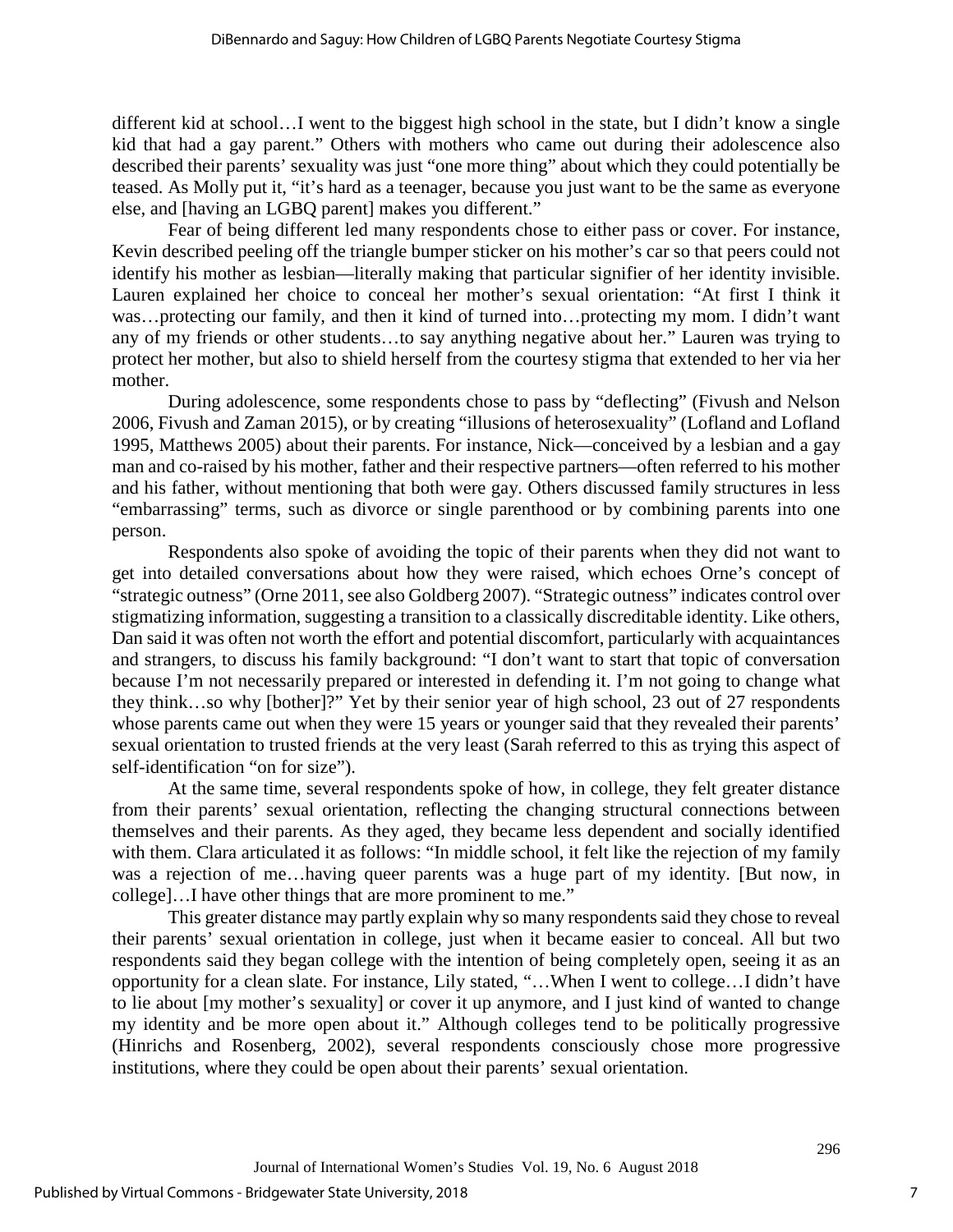## *Sexual Orientation and Relationship to the Courtesy Group*

As our respondents aged, seventeen identified as straight and eleven did not. While disagreeing with the societally pervasive assumption that "successful" parenting results in heterosexual children, respondents still expressed concerns about validating them. For instance, Grace, who was conceived and raised by lesbians, stated, "I feel like in some ways there was a lot of pressure—not from my parents, but just in general—to be straight, because straight means that you're okay or that gay people make straight kids." The idea that experiencing same-sex desire would reflect negatively upon their parents shaped respondents' experience of their own sexual development.

Some LGBQ-identified respondents spoke about struggling to establish their sexual identity—and ties to queer community—in a parent's shadow. For instance Lucy described feeling a type of "competition" with her mother:

[There was this idea] that my mom [was] authentically a lesbian, whereas…I had been straight, but I dated girls…And so then that already kind of puts you on the edge of authenticity with a lot of people in the queer community. [So] in some ways [having] a lesbian mom…made it…like I was just experimenting instead of having some sort of stable identity.

In these cases, respondents said that their ability to affirm their own social identity via their sexual orientation felt constrained by, rather than facilitated by, their parents' sexual orientation. While competition between parents and children is not uncommon generally, in this case the aspect of navigating identity in the queer community adds another layer to that experience.

Parents' efforts to include children in LGBQ community also shaped respondents' experiences of inclusion and exclusion from this courtesy group. For instance, due to her upbringing on a queer cooperative, Clara grew up in a highly politicized environment, where her parents routinely told her that their struggle was hers:

I grew up from a young age [with my parents saying], if you want to be, you are part of the queer community. And don't let anybody call you an ally if that's not what you want to be called. The queer struggle, this is a part of your life. You have experienced the oppression that queer people face. You have experienced the oppression, while not being a person of color, of living in a multiracial family. You understand these struggles in a way that allies do not.

Thus, when Clara came to identify herself as queer, she felt she gained an additional basis of belonging to a community of which she was already a part.

In contrast to these queer respondents, who felt belonging in the courtesy group, 14 out of 17 straight-identified respondents said that they did not consider themselves part of the LGBQ community. Some, like Peter—man of color who was adopted and raised by two white men spoke of being allies. Peter embraced the word ally, stating he was "trying to think more strategically about being a straight man, of being a straight man of color more specifically, and what my role is and could be in terms of supporting this community." In contrast, others said their "shared experiences" with gay men and lesbians gave them a better understanding of LGBQ issues than other allies. Bobby, who spends time in the gay male social scene because of his father, but identifies as straight, said, "I always say I'm gay in every sense of the word except for who [sic.]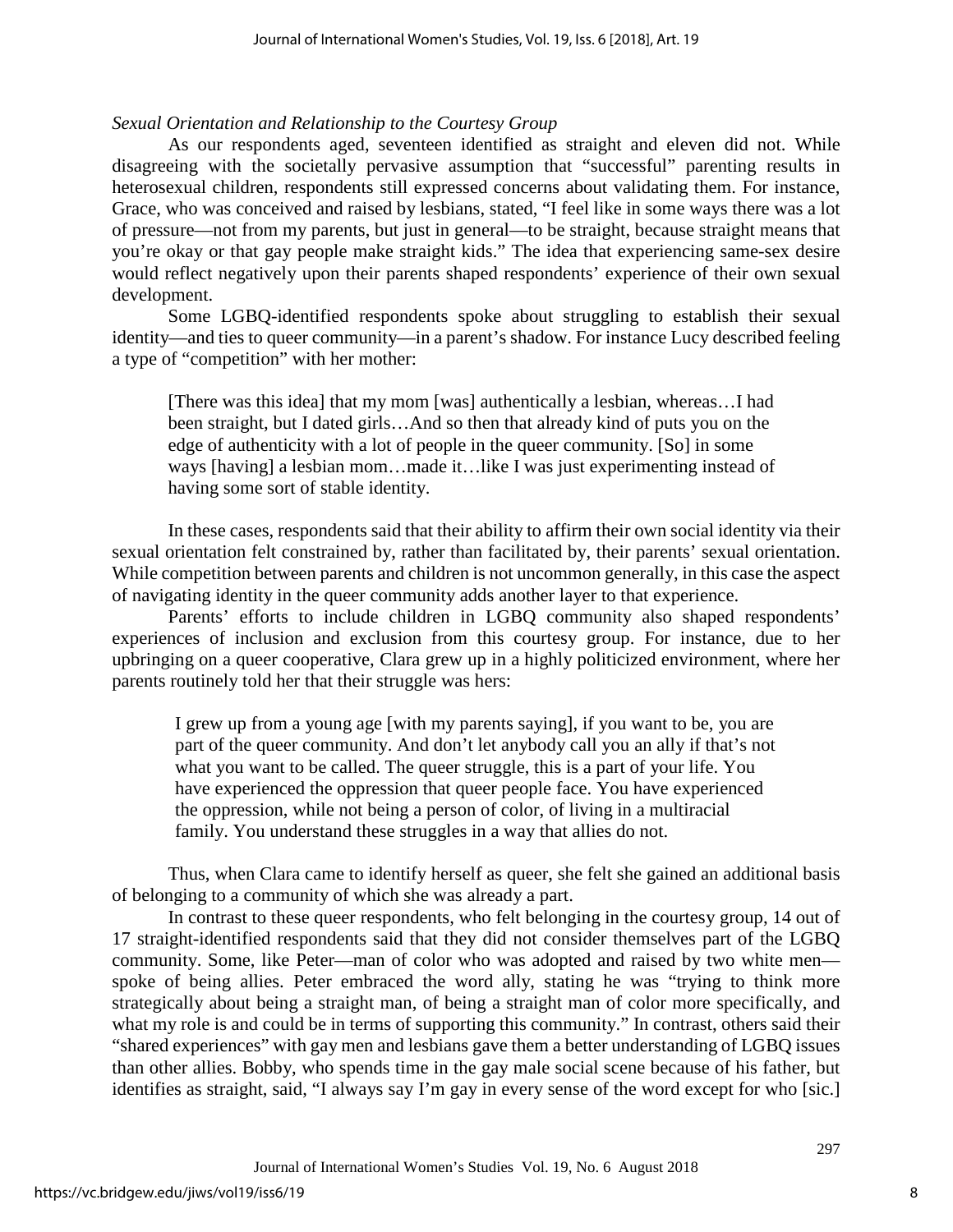I'll sleep with." Nick described his connection to LGBQ networks as analogous to that of hearing children with deaf parents:

They may know sign language, but they're not deaf. And there's a special word for them, which is CODA, Children of Deaf Adults. And they occupy this kind of middle ground. They live their lives as hearing people. It's not like they're living as deaf people. But they still have kind of this foot in the door into that community.

Yet, this middle ground was not always easy to navigate. Some questioned where they "fit" into the community or spoke of having to justify their role in the LGBQ community. For instance, Lily said she had felt like part of the queer community as a child, but, as a heterosexually identifying adult, often felt as if she had to justify her presence in queer spaces: "My first year [of college] I would go to the queer community center and people would be like, 'why are you here? You're straight,' and I'd be like, 'My parents are queer; I have just as much of a stake in this as you do."

Some respondents passed as queer or covered their heterosexuality to minimize the perceived stigma of being heterosexual in these environments. Sarah stated that, among LGBQ people, she was "…never too quick to say, 'I'm straight,' because…anywhere you go you want to be a part of the community!"—implying that her own heterosexuality was an obstacle to this. Other straight respondents used their parents' sexuality to bridge this obstacle, validate their presence, and create a tangible link to LGBQ spaces. Steve pointed out that, when around LGBQ people, mentioning his mother's sexual orientation gave him more "privileged status," which one can interpret as a way to cover, or minimize, his own sexual orientation. Gwen created linkages that allowed her to "opt back into" the community as an adult, gearing her law practice toward LGBQ parents and remaining involved in LGBQ advocacy work.

Although respondent sexual orientation impacted relationships with the courtesy group, five respondents—who spanned a range of sexual orientations—expressed a desire for their own community. As young adults, these respondents joined a non-profit organization called COLAGE that provides support and networking for children of queer and transgender parents [\(Alcoff 1991:8\)](#page-13-16). Peter, a straight man, explained why this specific group was so important to his identity, as the child of an LGBQ parent:

[The] core [of] COLAGE…[is] to validate the experience of somebody who is a child of a LGBT parent. To say that … regardless of your own sexual identity…being a child of somebody [gay] is a unique identity onto itself, with its own set of issues that are interrelated, but separate, from the issues [your parents experienced].

Molly, who was raised by a single lesbian—who conceived her with donated sperm from a gay male friend—and later came to identify as straight, said that, despite feeling "accepted and welcome<sup>[d]</sup> by the queer community" she "couldn't just have a queer community. I definitely need my own group of people."

Queer respondents also expressed the importance of a specific space where they could connect with children of LGBQ parents. In fact, Grace described COLAGE as her first "coming out" experience, despite later coming to identify as a queer adult, stating: "For me it was just

9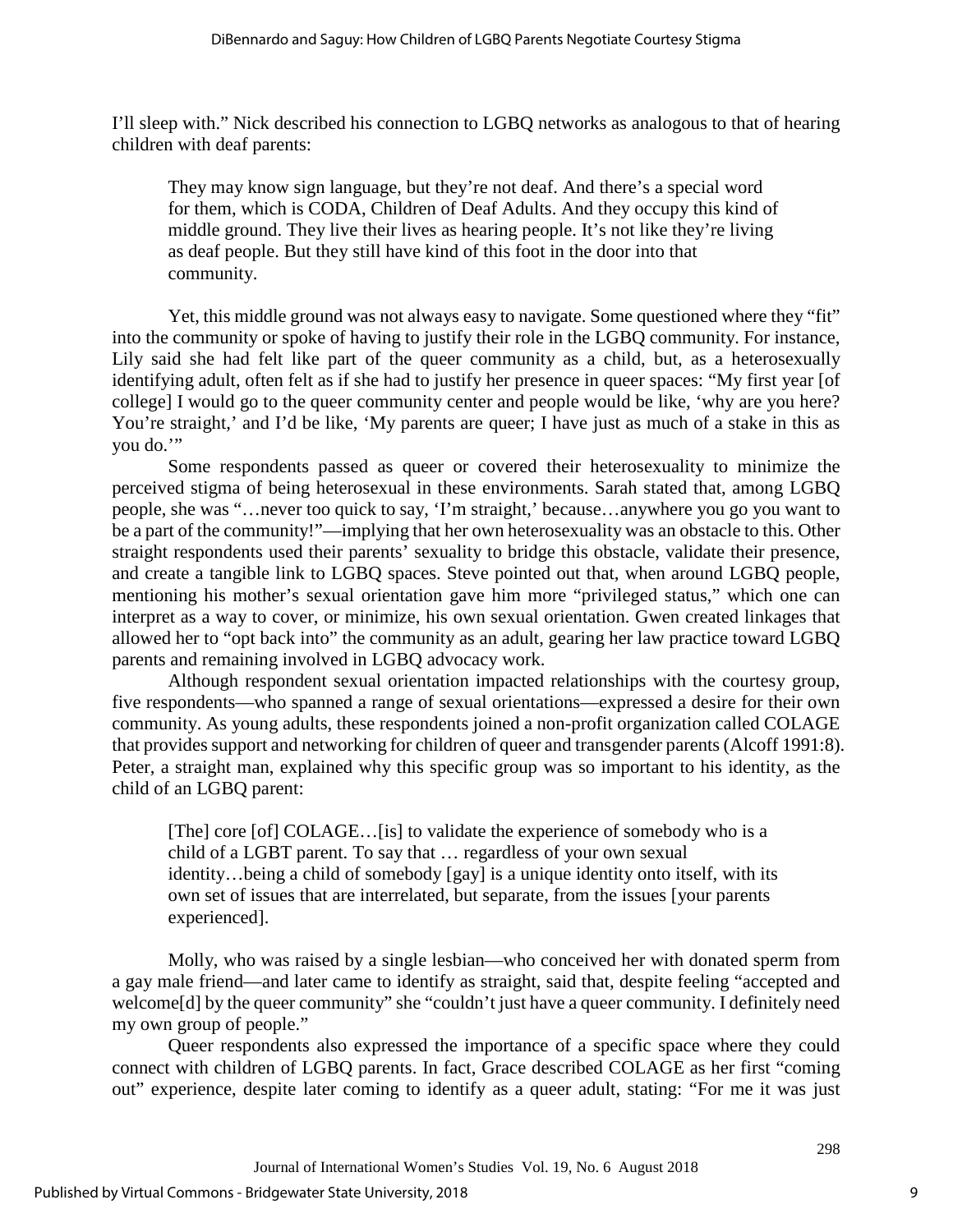realizing that there was this home or this place of belonging that I didn't know I needed or that I was a part of, or that existed…it was my quintessential coming out story."

#### **Discussion and Conclusion**

In sum, our respondents use many of the same interactional practices to manage the courtesy stigma of having an LGBQ parent as people use to manage the stigma of being LGBQ. For instance, they alternatively conceal parents' sexual orientation in an effort to escape discrimination, "out" themselves to make larger points about gay rights, or employ ambiguous language and "half-truths" [\(Orne 2013:4\)](#page-15-13), such as when Nick referred to his mother and his father while omitting that each was gay and had a same-sex partner. Moreover, choosing to pass, to cover, to "come out," to selectively disclose, to politically disclose, or otherwise, varies, according to the ways in which respondents measure the threat of discrimination at different stages in life. In these situations, visibility shapes how people with an LGBQ parent experience and respond to stigma. Thus, a child living with a cisgender mother and a trans parent or stepparent who passes as male may find it easier to negotiate courtesy stigma than one who lives with two female-identified mothers; young children living at home may be less able to hide their parents' sexual orientation in general. This is not to say that all children of LGBQ parents face more courtesy stigma during childhood—while their courtesy stigma may be visible during this time, parents can also offer a "protective buffer" (Goffman 1963) that vanishes as children age. Thus, for people with LGBQ parents, the waning of stigma is neither an inevitable nor a linear process [\(Kuvalanka, Leslie and](#page-14-4)  [Radina 2014:258\)](#page-14-4).

We have argued that having one or more LGBQ parents functions as *courtesy stigma* [\(Colage n.d.\)](#page-13-17). The concept of courtesy stigma helps understand the unique challenges faced by people with an LGBQ parent with community and belonging. Respondents who do not themselves come to identify as LGBQ often struggle to find continued acceptance within the LGBQ community, or "courtesy group," despite feeling a claim to those spaces. They may also simultaneously struggle to find their place within mainstream society. Some respondents reacted to these challenges by taking steps to "opt back into" LGBQ communities.

In contrast to these heterosexually identifying adults with one or more LGBQ parents, adults with an LGBQ parent who also personally identify as LGBQ expressed concern about validating mainstream fears that gay parents (re)produce gay offspring, yet felt more accepted by LGBQ communities. Our respondents demonstrated what Jason [\(Orne 2013:229\)](#page-15-13), drawing on [\(see,](#page-14-4)  [e.g., Kuvalanka, Leslie and Radina 2014\)](#page-14-4), calls double consciousness, in that they understand how their situation can be stigmatizing in one community and a simultaneous source of belonging in another. They remain both insiders and outsiders, moving between two worlds.

Yet, in contrast to past research finding that adult children of LGBQ parents often choose to remain "insiders," continuing to identify with LGBQ communities as adults (Goldberg 2010), the majority of our respondents (15 out of 28) told us that, as adults, they did *not* identify as part of the LGBQ community. All but one of these 15 respondents sexually identified as straight, suggesting that perhaps struggles of feeling out of place due to own sexual orientation impact the perceived legitimacy of claiming a "place" in certain communities. Whereas previous work posits that timing of parents' coming out (specifically having parents who come out later in life) may be a potential cause of disconnection from LGBQ communities (Goldberg et al. 2012), eight of our respondents from the 15 who chose not to identify as part of the LGBQ community were raised from birth by LGBQ parents. This finding indicates that timing of parents' coming out may play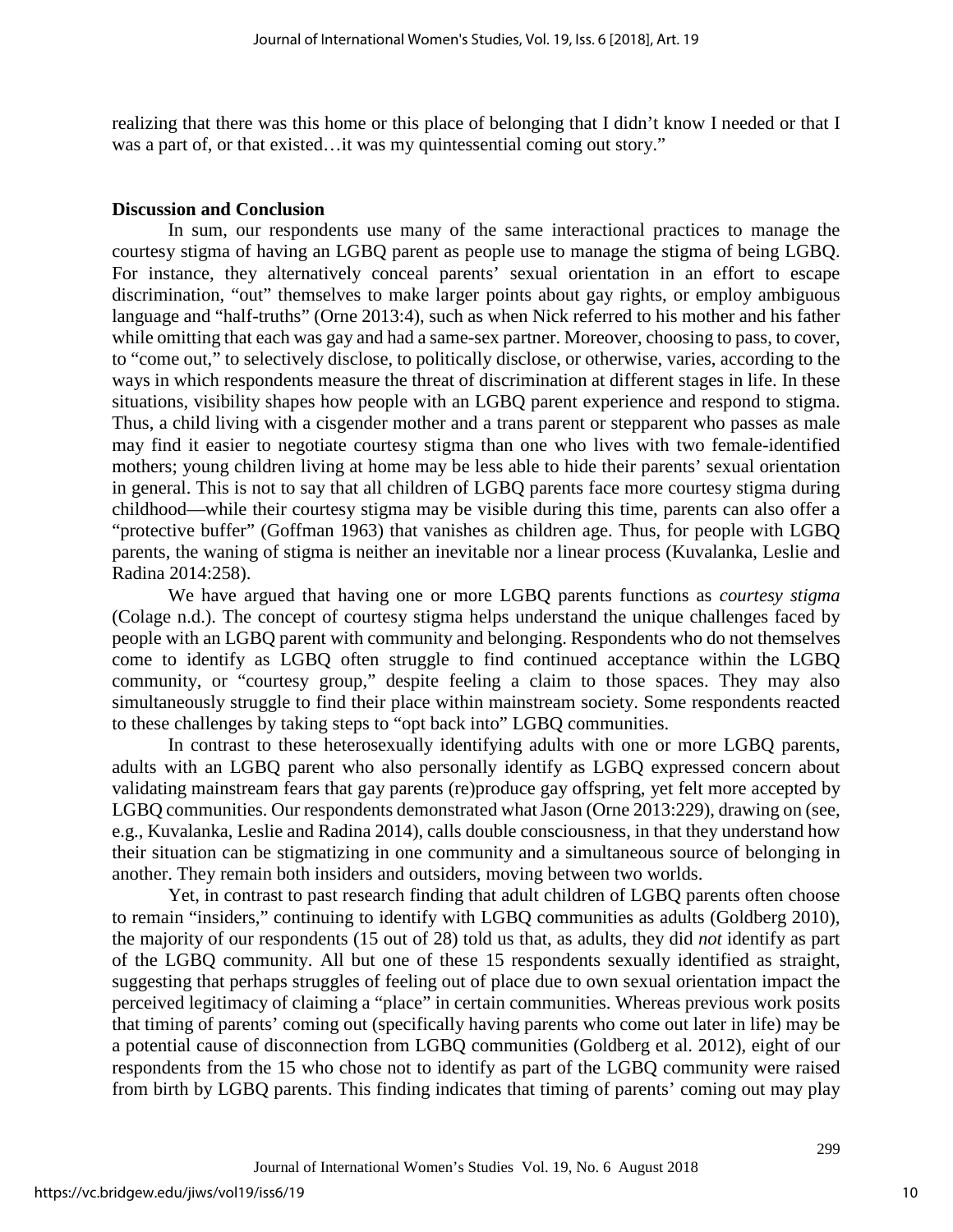a less salient role in community identification than previously theorized.

Five of our respondents, some of whom self-identified as gay and some of whom identified as straight, expressed a need for a "community of their own." Given that young adults with LGBQ parents face distinct circumstances that their parents do not, it makes sense that some would desire a community that acknowledges this unique position. As others have shown, "neither commonality nor connectedness alone engenders 'groupness'—the sense of belonging to a distinctive, bounded, solidary group" [\(Goffman 1963\)](#page-13-4)—but an organization like COLAGE, which combines both, may do so. In this case, the experience of not quite fitting in with an existing group contributes to the formation of a new self-identification and collectivity, illustrating one way in which novel forms of social identification and group belonging emerge.

Unfortunately, the diversity of families found in our sample meant we had small numbers of certain family types, including those co-parented by the mother, father, and father's partner; or raised by single LGBQ parents. We also had only a few respondents of color, which restricted analysis of racial/ethnic variation in experiences of stigma. This is unfortunately a common issue in LGBTQ family research—although research indicates that same-sex parenting is actually more prevalent amongst racial and ethnic minorities, these people are more likely to live in conservative areas of the United States and be of lower socio-economic status, contributing to overall decreased visibility of this group [\(Gates 2013\)](#page-13-0).

Correspondingly, the high socio-economic status of our sample may have also led us to understate the overall amount of courtesy stigma experienced by people with one or more LGBQ parents, as high socioeconomic status has been shown to mitigate experiences of discrimination amongst children with LGBQ parents [Orne \(2013\).](#page-15-13) Relying on list servers for recruitment created additional selection biases: respondents were more likely to be involved in LGBQ communities, affiliated with politically progressive universities, and active in advocacy work. This contributed to our upward educational bias. In addition, because respondents voluntarily responded to our posting, we were more likely to interview people who wanted to discuss their experiences (although several said they responded as favors to friends and colleagues who knew of the study and were interested in helping us). And, while interviewing a large number of COLAGE respondents allowed us to evaluate experiences of community amongst our sample, this also limits the generalizability of our results.

Given these limitations, future work should examine how adults with one or more LGBQ parents and living in places with higher levels of homophobia manage their associated stigma. Additional work should also examine the experiences of adults, with one or more LGBQ parents, who are not involved in advocacy work, to see how their experiences—and the extent to which having one or more LGBQ parents emerges as a basis of identification and group membership vary from our sample. In particular, it will be valuable for future work to examine experiences of having one or more LGBQ parents among racial minorities and the working poor, as previous research has shown that practices of disclosure, experiences of discrimination, and timing of coming out in relation to childbearing vary by race, ethnicity, region of residence, and level of education [Dubois \(1903\).](#page-13-18)

Regardless, the diversity of kinship found in our sample demonstrates a salient issue brought up for many LGBQ-headed households in light of the landmark Supreme Court decision *Obergefell v. Hodges,* 576 U.S. \_\_\_(2015), which held that the Fourteenth Amendment requires states to license and recognize same-sex marriage. The majority opinion in this case argued that laws restricting marriage to one man and one woman "harm and humiliate the children of samesex couples," imposing "significant material costs of being raised by unmarried parents" and by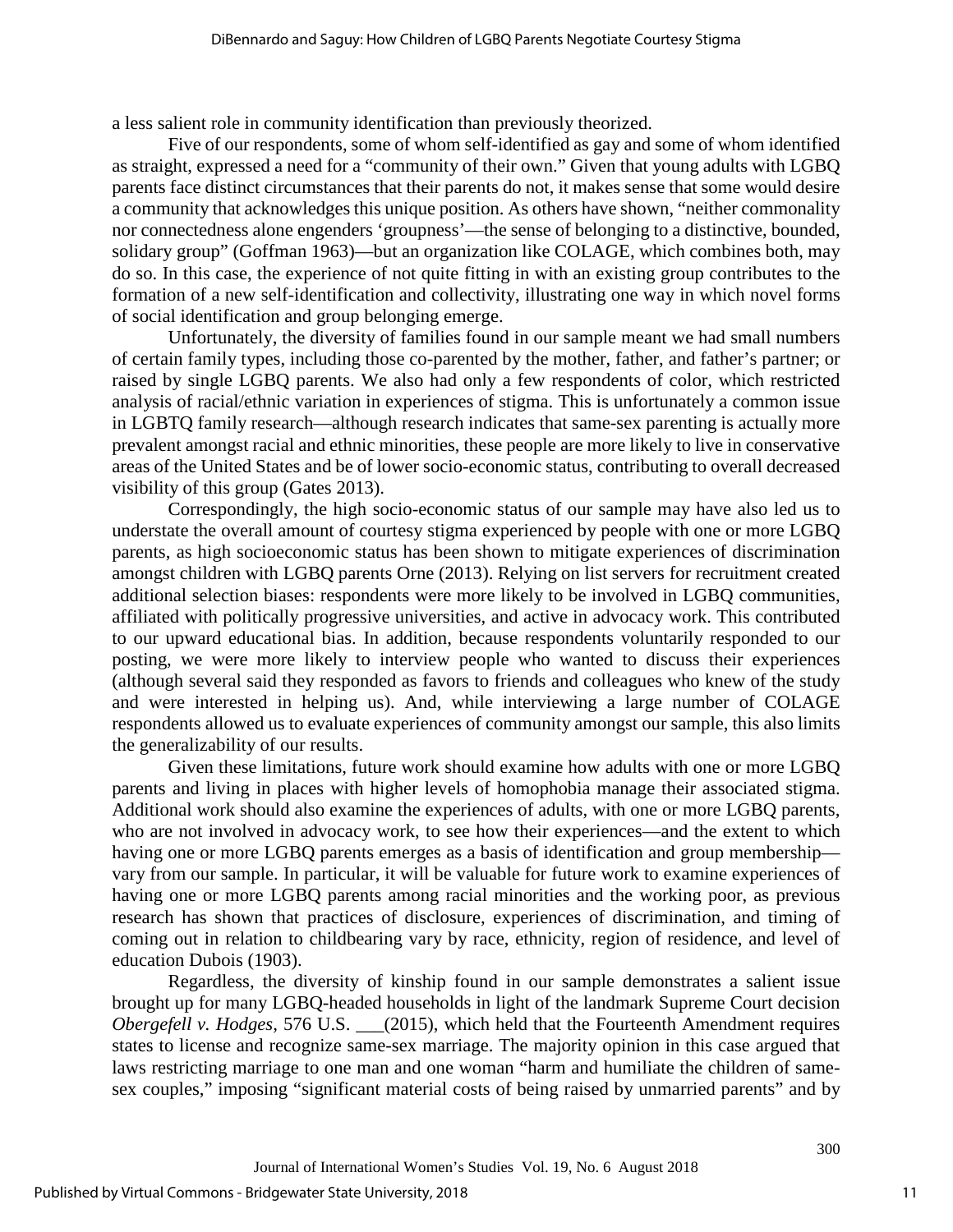stigmatizing their families as "somehow lesser." If the courtesy stigma associated with having one or more LGBQ parents did in fact stem from the unmarried status of one's parents, as the majority opinion argues, one would expect, going forward with younger generations, only people with married LGBQ parents to be fully accepted by their peers. In contrast, if the stigma stemmed from more general homophobia—as our interviews suggest—and the Supreme Court decision promotes more societal acceptance of homosexuality, people with one or more LGBQ parents from a variety of family structures should face less courtesy stigma in the years following this ruling. Either way, promoting more generalized acceptance of a diverse range of family forms would lessen courtesy stigma for all children raised outside of the nuclear, married model, whether their parents are LGBQ or not.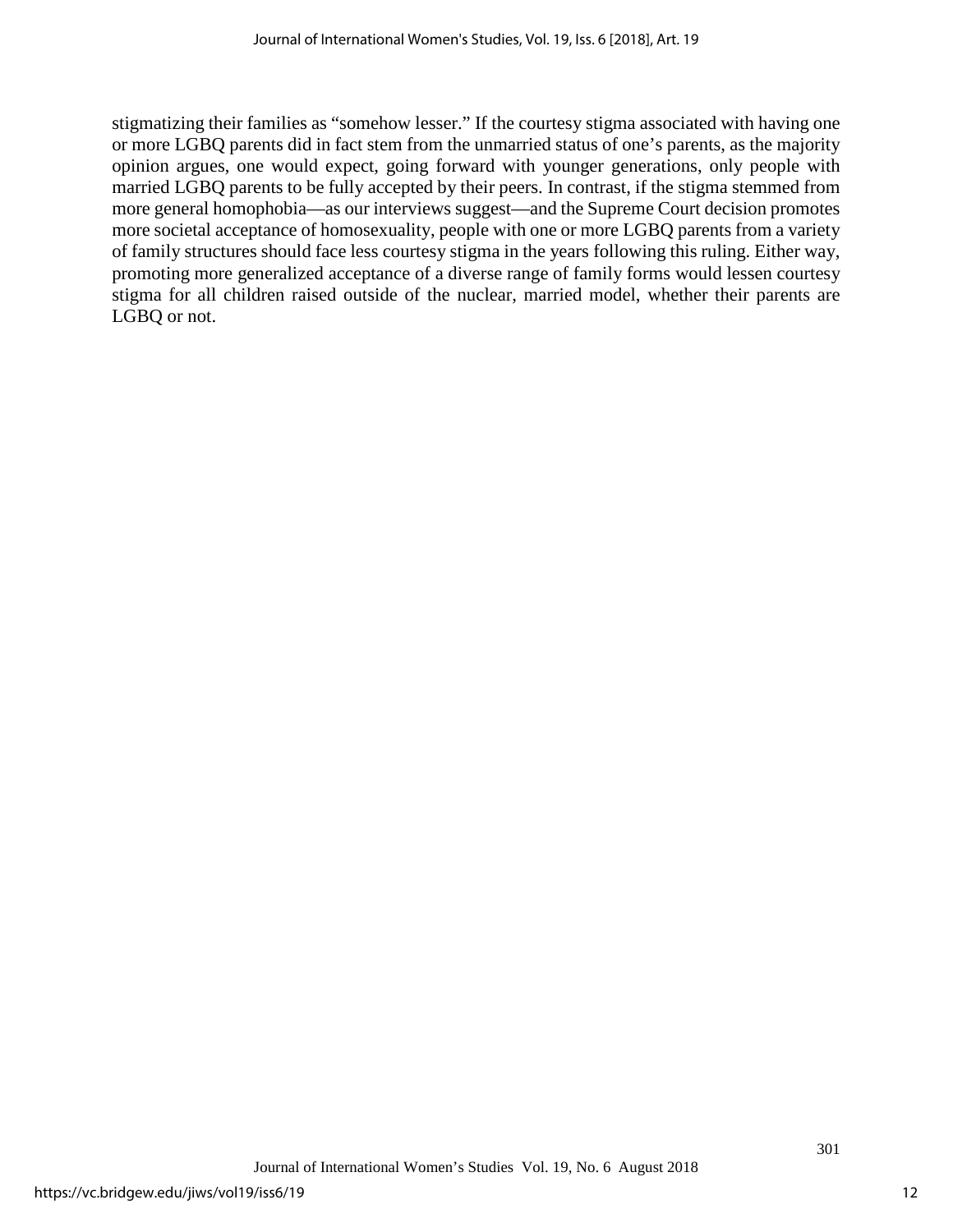## **References**

- <span id="page-13-16"></span>Alcoff, Linda. 1991. "The Problem of Speaking for Others." *Cultural critique* 20(Winter):5-32. doi: 10.2307/1354221.
- <span id="page-13-5"></span>Birenbaum, Arnold. 1970. "On Managing a Courtesy Stigma." *Journal of Health and Social Behavior* 11(3):196-206.
- <span id="page-13-8"></span>Bozett, Frederick W. 1987. *Gay and Lesbian Parents*: Greenwood Publishing Group.
- <span id="page-13-17"></span>Colage. n.d., "Colage". Retrieved April 2, 2014 (http://www.colage.org).
- <span id="page-13-12"></span>Demo, David H. and Katherine R. Allen. 1996. "Diversity within Lesbian and Gay Families: Challenges and Implications for Family Theory and Research." *Journal of Social and Personal Relationships* 13(3):415-34. doi: 10.1177/0265407596133007.
- <span id="page-13-18"></span>Dubois, W. E. B. 1903. "The Talented Tenth." in *The Negro Problem: A Series of Articles by Representative American Negroes of Today*, edited by T. Booker. Washington, DC and New York: James Pott.
- <span id="page-13-2"></span>Edin, Kathryn and Maria Kefalas. 2005. *Promises I Can Keep*. Berkeley, CA: University of California Press.
- <span id="page-13-7"></span>Epstein, Rachel, Becky Idems and Adinne Schwartz. 2013. "Queer Spawn on School." *Confero: Essays on Education, Philosophy and Politics* 1(2):173-209. doi: 10.3384/confero.2001- 4562.13v1i21e.
- <span id="page-13-14"></span>Fivush, Robyn and Katherine Nelson. 2006. "Parent–Child Reminiscing Locates the Self in the Past." *British Journal of Developmental Psychology* 24(1):235-51.
- <span id="page-13-15"></span>Fivush, Robyn and Widaad Zaman. 2015. "Gendered Narrative Voices: Sociocultural and Feminist Approaches to Emerging Identity in Childhood and Adolescence." Pp. 33-52 in *The Oxford Handbook of Identity Development*, edited by K. C. McLean and M. Syed. New York: Oxford University Press.
- <span id="page-13-10"></span>Garner, Abigail. 2005. *Families Like Mine: Children of Gay Parents Tell It Like It Is*: Harper Collins.
- <span id="page-13-3"></span>Gash, Alison and Judith Raiskin. 2016. "Parenting without Protection: How Legal Status Ambiguity Affects Lesbian and Gay Parenthood." *Law & Social Inquiry.*
- <span id="page-13-13"></span>Gates, Gary J. and Jason Ost. 2004. "The Gay & Lesbian Atlas." Vol.: The Urban Institute.
- <span id="page-13-0"></span>Gates, Gary J. 2013. "LGBT Adult Immigrants in the United States." Vol. Los Angeles, CA: The Williams Institute.
- <span id="page-13-1"></span>Gates, Gary J. 2015. "Marriage and Family: LGBT Individuals and Same-Sex Couples." *The Future of Children* 25(2):67-87.
- <span id="page-13-6"></span>Gelderen, L., N. Gartrell, H. M. W. Bos, F. B. van Rooij and J. M. A. Hermanns. 2012. "Stigmatization Associated with Growing up in a Lesbian-Parented Family: What Do Adolescents Experience and How Do They Deal with It?". *Children and Youth Services Review* 34:999-1006. doi: 10.1016/j.childyouth.2012.01.048.
- <span id="page-13-4"></span>Goffman, Erving. 1963. *Stigma: Notes on the Management of a Spoiled Identity*. New York: Prentice-Hall.
- <span id="page-13-9"></span>Goldberg, Abbie E. 2007. "Talking About Family: Disclosure Practices of Adults Raised by Lesbian, Gay, and Bisexual Parents." *Journal of Family Issues* 28(1):100-31. doi: 10.1177/0192513X06293606.
- <span id="page-13-11"></span>Goldberg, Abbie E. 2010. *Lesbian and Gay Parents and Their Children: Research on the Family Life Cycle*. Washington, DC: American Psychological Association.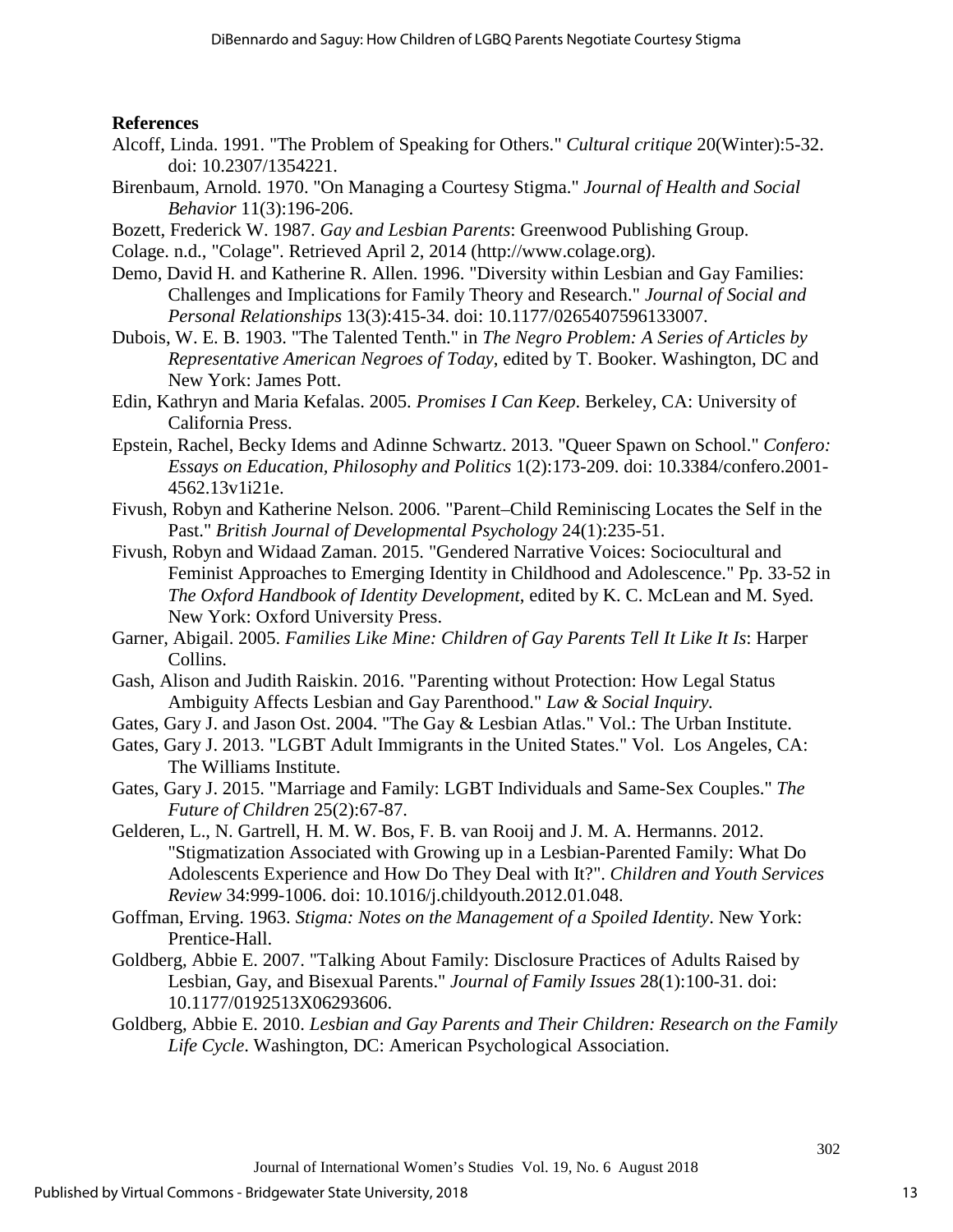- <span id="page-14-0"></span>Goldberg, Abbie E., Lori A. Kinkler, Hannah B. Richardson and Jordan B. Downing. 2012. " On the Border: Young Adults with Lgbq Parents Navigate Lgbtq Communities." *Journal of Counseling Psychology* 59(1):71-85. doi: 10.1037/a0024576.
- <span id="page-14-5"></span>Goldberg, Abbie E. and Katherine A.. Kuvalanka. 2012. "Marriage (in) Equality: The Perspectives of Adolescents and Emerging Adults with Lesbian, Gay, and Bisexual Parents." *Journal of Marriage and Family* 74(1):34-52. doi: 10.1111/j.1741- 3737.2011.00876.x.
- <span id="page-14-1"></span>Goldberg, Abbie E. and Katherine R. Allen, eds. 2013. *Lgbt-Parent Families: Innovations in Research and Implications for Practice*. New York: Springer.
- <span id="page-14-11"></span>Goldberg, Abbie E., ed. 2016. *The Sage Encyclopedia of Lgbtq Studies*, Edited by S. Publications.
- <span id="page-14-9"></span>Guittar, Nicholas and Rachel L. Rayburn. 2016. "Coming Out: The Career Management of One's Sexuality." *Sexuality & Culture* 20:336-57.
- <span id="page-14-2"></span>Haider, Syed. 2016. "The Shooting in Orlando, Terrorism or Toxic Masculinity (or Both?)." *Men and Masculinities* 19(5):555-65.
- <span id="page-14-13"></span>Hardt, Jochen and Michael Rutter. 2004. "Validity of Adult Retrospective Reports of Adverse Childhood Experiences: Review of the Evidence." *Journal of Child Psychology and Psychiatry* 45(2):260-73.
- <span id="page-14-3"></span>Hequembourg, A. 2004. "Unscripted Motherhood: Lesbian Mothers Negotiating Incompletely Institutionalized Family Relationships." *Journal of Social and Personal Relationships* 21(6):739-62. doi: 10.1177/0265407504047834.
- <span id="page-14-7"></span>Joos, K. E. and K. L. Broad. 2007. "Coming out of the Family Closet: Stories of Adult Women with Lgbtq Parents." *Qualitative Sociology* 30(275-295). doi: 10.1007/s11133-007-9064 y.
- <span id="page-14-4"></span>Kuvalanka, K. A., L. A. Leslie and R. Radina. 2014. "Coping with Sexual Stigma: Emerging Adults with Lesbian Parents Reflect on the Impact of Heterosexism and Homophobia During Their Adolescence." *Journal of Adolescent Research* 29(2):241-70. doi: 10.1177/0743558413484354.
- <span id="page-14-10"></span>Kuvalanka, Katherine A. and Abbie E. Goldberg. 2009. "'Second Generation' Voices: Queer Youth with Lesbian/Bisexual Mothers." *Journal of Youth and Adolescence* 38(7):904-19. doi: 10.1007/s10964-008-9327-2.
- <span id="page-14-6"></span>Leddy, A., N. Gartrell and H. M. W. Bos. 2012. "Growing up in a Lesbian Family: The Life Experiences of the Adult Daughters and Sons of Lesbian Mothers." *Journal of GLBT Family Studies* 8(243-257). doi: 10.1080/1550428X.2012.677233.
- <span id="page-14-8"></span>Lick, David J., Charlotte J. Patterson and Karen M. Schmidt. 2013. "Recalled Social Experiences and Current Psychological Adjustment among Adults Reared by Gay and Lesbian Parents.". *Journal of GLBT Family Studies* 9(3):230-53.
- <span id="page-14-15"></span>Lofland, John and Lyn H. Lofland. 1995. *Analyzing Social Settings: A Guide to Qualitative Observations and Analysis* Belmont, CA: Wadsworth.
- <span id="page-14-12"></span>Lucas, Jeffrey W., Kevin Morrell and Marek Posard. 2013. "Considerations on the 'Replication Problem' in Sociology." *The American Sociologist* 44(2):217-32.
- <span id="page-14-16"></span>Matthews, Sarah H. 2005. "Crafting Qualitative Research Articles on Marriages and Families." *Journal of Marriage and the Family* 67:799-808. doi: 10.1111/j.1741- 3737.2005.00176.x.
- <span id="page-14-14"></span>Maughan, Barbara and Michael Rutter. 1997. "Retrospective Reporting of Childhood Adversity: Issues in Assessing Long-Term Recall." *Journal of personality disorders* 11(1):19-33.